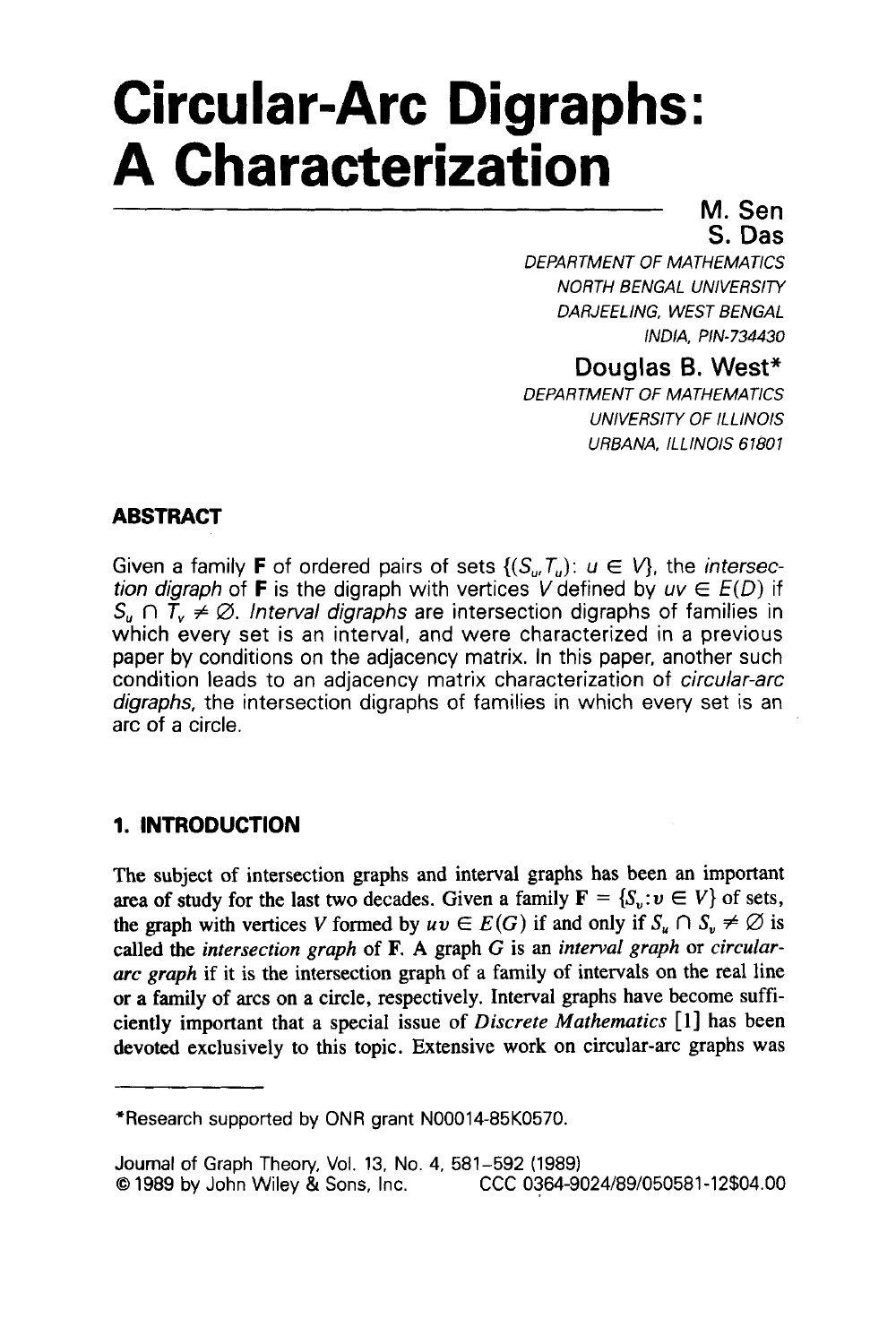PAGES MISSING 582 AND 583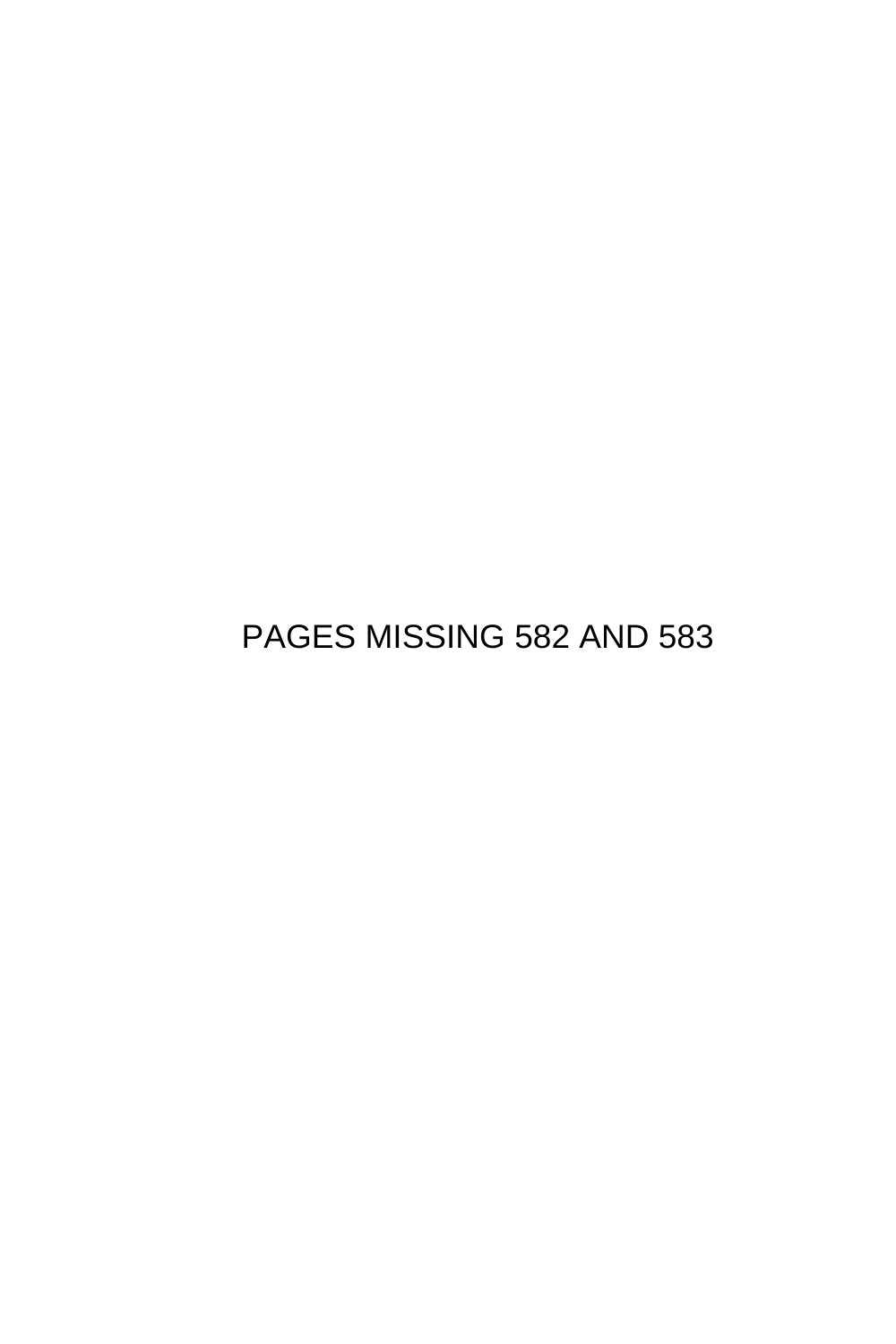sion, but there are digraphs of Ferrers dimension 2 and complementary digraphs of Ferrers dimension **3** that are not circular-arc digraphs.

## **2. ELEMENTARY CHARACTERIZATIONS**

In [5], we gave an elementary sufficient condition for interval digraphs in terms of the adjacency matrix. In fact,  $D$  has an intersection representation by intervals in which all terminal sets are single points if and only if its adjacency matrix has the consecutive ones property for rows. Analogously, we have a sufficient condition for circular-arc digraphs that characterizes those with similarly restricted representations:

**Theorem 1.** A digraph *D* has an intersection representation by circular arcs in which all terminal arcs are single points if and only if its adjacency matrix has the circular ones property for rows.

*Proof.* D has such a representation if and only if there are arcs  $S<sub>v</sub>$  and points  $t_n$  in [0,1] such that  $uv \in E$  if and only if  $t_v \in S_v$ , where we may assume the *t,'s* are distinct. These exist if and only if numbering the vertices in circular order of  $\{t_{\nu}\}\$  exhibits the circular ones property for rows of the adjacency matrix.  $\blacksquare$ 

This condition is not necessary in general, as shown by the following example:

*Example 1.* Consider the digraph consisting of a two-directional path along vertices 1, 2, **3, 4,** and *5* plus a loop at **3;** its adjacency matrix appears below on the left. From the representation on the right, we see that this is not only a circular-arc digraph, but in fact an interval digraph. Nevertheless, the matrix does not have the circular ones property for rows or columns.

> *0* **1000 10100** *i:* 1 *2 3* **45 01110**  $S_i$ :  $\{-2\}$   $\{1\}$   $[-2,0]$   $\{2\}$   $\{-1\}$ **00101** *Ti:* **(1)** *(-2)* [0,2] (-1) **(2)**  00010

To obtain an elementary characterization of interval digraphs, we defined a *generalized complete bipartite subdigraph* **(GBS)** of a digraph to be a subdigraph with vertices  $X \cup Y$ , where X and Y are not necessarily disjoint, and all edges *xy* such that  $x \in X$ ,  $y \in Y$ . If  $\mathbf{B} = \{(X_k, Y_k)\}\)$  is a collection of GBSs whose union is D, then the *vertex-source incidence matrix* ("V,X-matrix") for **B**  is the incidence matrix between the vertices (indexing the rows) and the sets of sources  $\{X_k\}$  of the GBSs in **B** (indexing the columns). The *vertix-sink incidence matrix* ("V,Y-matrix") for **B** is defined analogously. Our first character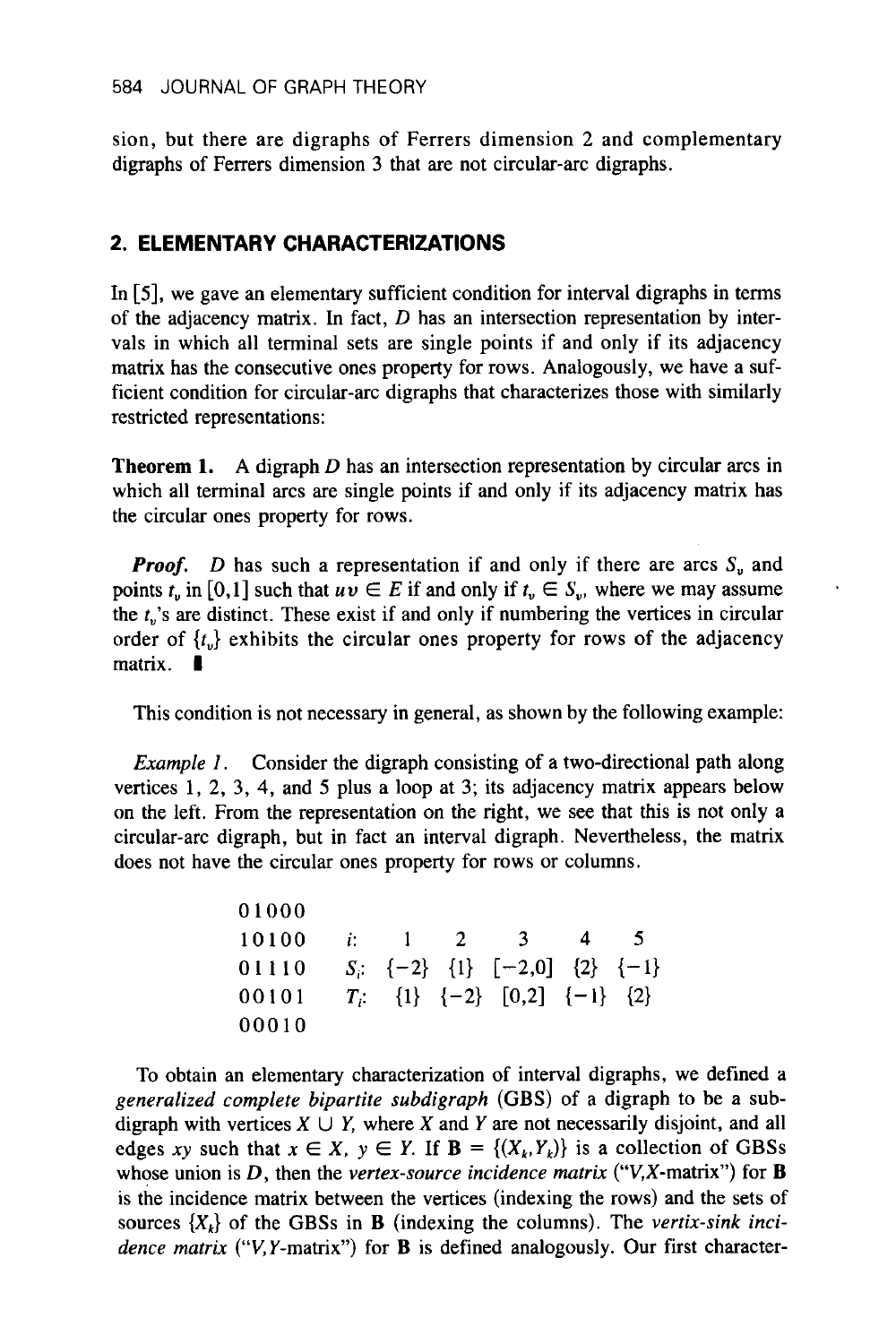ization of circular-arc digraphs uses these incidence matrices. Its proof is analogous to the proof of the corresponding characterization of interval digraphs in *[5],* but we include it here for completeness.

**Theorem 2.** *D* is a circularlike-arc digraph if and only if there is a numbering of the GBSs in some covering  $\bf{B}$  of  $\bf{D}$  that exhibits the circular ones property for rows for both the  $V, X$ -matrix and  $V, Y$ -matrix of **B**.

*Proof.* For sufficiency, consider such a **B** whose union is *D*, and let  $(X_k, Y_k)$ be a common numbering of the columns of the  $V, X$ - and  $V, Y$ -matrices that exhibits the circular ones property for both. Assign  $S_v = [a_v, b_v]$  and  $T_v = [c_v, d_v]$ , where  $a_{\nu}$ ,  $b_{\nu}$ ,  $c_{\nu}$ , and  $d_{\nu}$  are defined by  $\nu \in X_k$  if and only if  $a_{\nu} \le k \le b_{\nu}$  (circularly) and  $v \in Y_k$  if and only if  $c_v \le k \le d_v$  (circularly). Then  $S_u \cap T_v \ne \emptyset$ if and only if  $u \in X_k$  and  $v \in Y_k$  for some k.

For necessity, consider a representation of D by a family  $\{(S_u, T_v)\}\$ of ordered pairs of arcs. We may assume they are closed and have endpoints indexed circularly by integers, with  $S_n = [a_n, b_n]$  and  $T_n = [c_n, d_n]$ . For each integer k belonging to any of these intervals, define a GBS  $B_k = (X_k, Y_k)$  of the intersection digraph of the interval pairs, by setting  $X_k = \{v: k \in S_v\}$  and  $Y_k = \{v: k \in T_v\}$ . Then  $S_u \cap T_v \neq \emptyset$  if and only if  $u \in X_k$  and  $v \in Y_k$  for some k, so the intersection digraph of the interval pairs is in fact the union of the specified **GBSs.**  Furthermore, by construction the resulting  $V, X$ - and  $V, Y$ -matrices have the simultaneous circular ones property for rows.

### **3. ADJACENCY MATRIX CHARACTERIZATIONS**

In order to phrase our adjacency matrix characterization for interval digraphs in a fashion useful for circular-arc digraphs, we prove the following lemma:

Lemma 1. The partitionable zeros property is equivalent to the generalized linear ones property.

*Proof.* The generalized linear ones property implies the partitionable zeros property by changing each  $0$  in the upper part of the stair partition to  $R$  and each 0 in the lower part to  $C$ . For the converse, consider an assignment of  $R$ 's and C's to **0's** that exhibits the partitionable zeros property. Note that no *C* appears above an R and no R appears to the left of a C. Therefore, if we let *U'*  consist **of** all R 's and positions above them, and L ' consist of all **C's** and positions to their left, then  $U'$  and  $L'$  are disjoint and can be extended arbitrarily to a stair-partition  $U, L$  with  $U' \subseteq U$  and  $L' \subseteq L$  that demonstrates the generalized linear ones property.  $\blacksquare$ 

**Theorem 3. A** digraph D is an interval digraph if and only if the rows and columns of its adjacency matrix can be permuted independently so that the resulting matrix has the generalized linear ones property.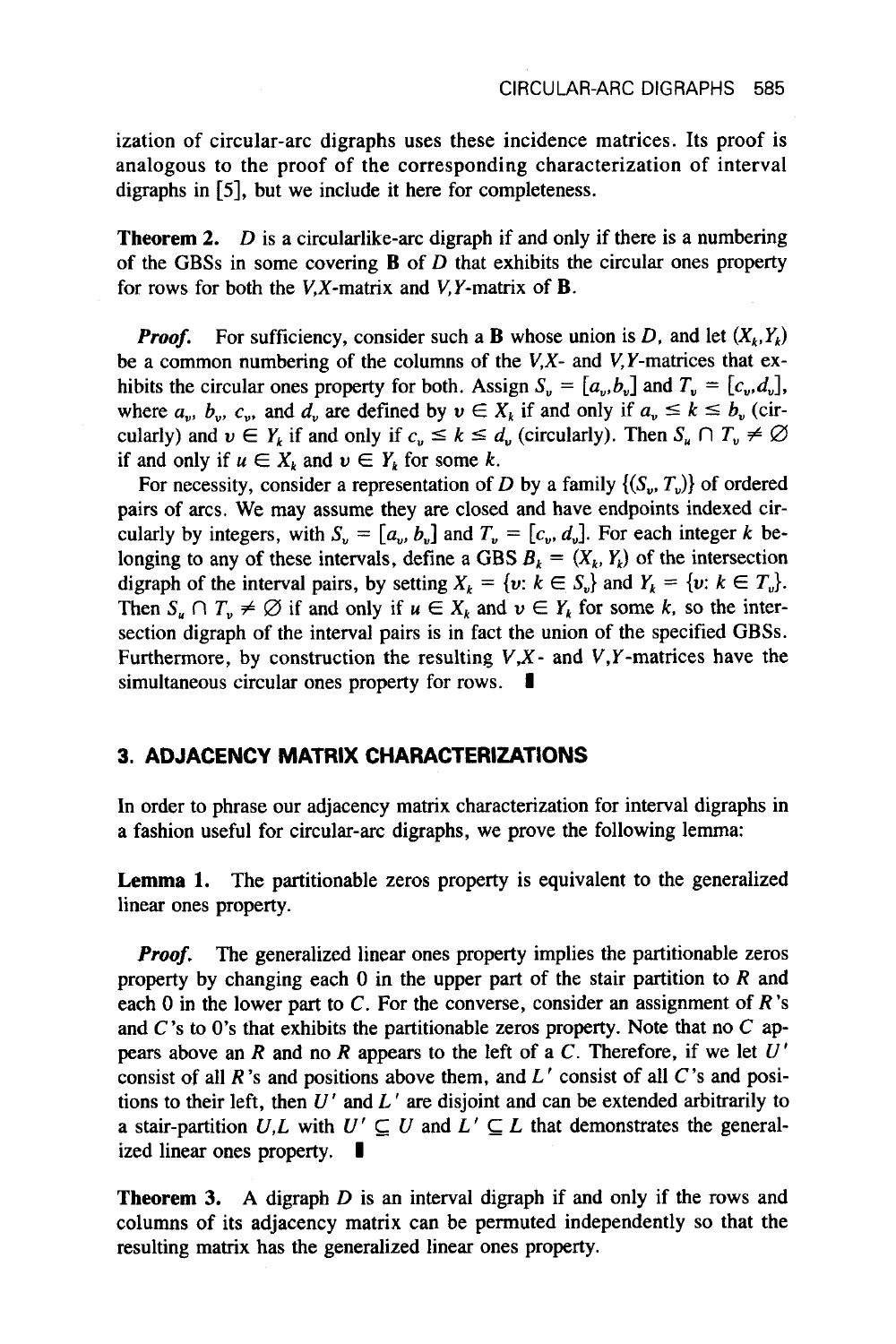PAGES MISSING 586 AND 587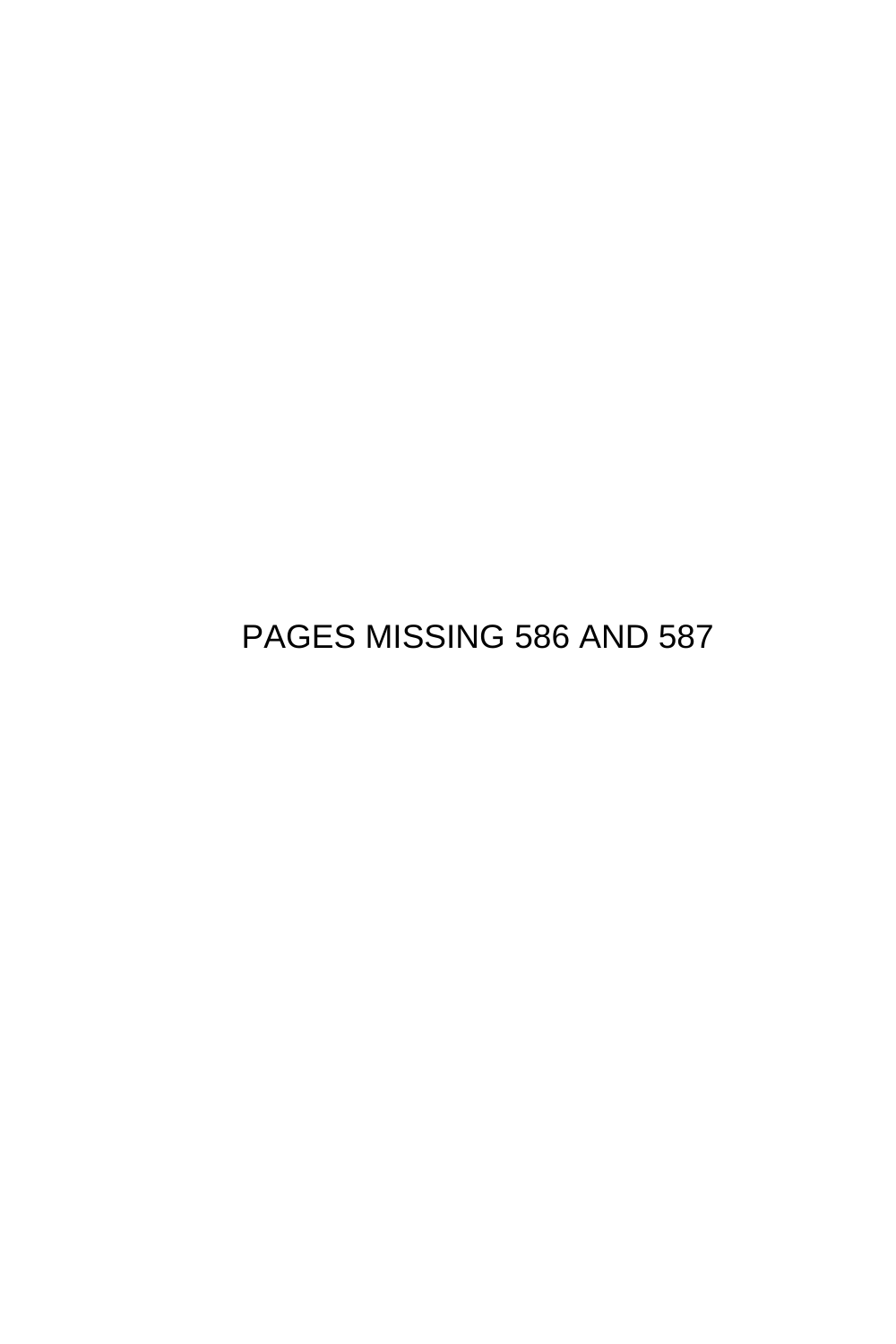tionable zeros property can be replaced to obtain a short proof of the following characterization.

**Theorem 5.** The following are equivalent:

- A: *D* is an interval digraph.
- B: The adjacency matrix  $A(D)$  has independent row and column permutations that exhibit the partitionable zeros property.
- C: The adjacency matrix *A(D)* has independent row and column permutations that exhibit the generalized linear ones property.

*Proof.* A implies *B* using row and column orderings constructed as in the preceding proof. Indeed, the method of proof of Theorem **4** shows that A and C are equivalent, and Lemma **1** is the equivalence of B and C.

#### **4. CIRCULAR-ARC DIGRAPHS AND FERRERS DIMENSION**

In *[5],* we considered the relationship between interval digraphs and Ferrers digraphs. In the terminology we have been using in this paper, a Ferrers digraph is a digraph whose adjacency matrix has independent row and column permutations such that the resulting matrix has a stair partition  $(L, U)$  in which *L* consists entirely of **1's** and *U* consists entirely of 0's. Equivalently, the successor sets (sets of the form  $\{v: uv \in E\}$  for some *u*) are linearly ordered by inclusion, as are the predecessor sets (sets of the form  $\{v: vu \in E\}$  for some *u).* Equivalently, the adjacency matrix has no 2 by 2 submatrix that is a permutation matrix.

The Ferrers dimension of a digraph *D* is the minimum number of Ferrers digraphs whose intersection is *D.* By the last characterization above, Ferrers dimension of *D* equaling *k* is equivalent to being able to *k*-color the 0's of  $A(D)$ so that the 0's in any 2 by 2 permutation submatrix get different colors. The edges missing from the ith Ferrers digraph then correspond to the positions with the *i*th color. In general, let  $H(D)$  be the graph whose vertices correspond to the 0 positions in *A(D),* with vertices adjacent when they are the 0's of a *2*  by 2 permutation submatrix. Then  $H(D)$  is invariant under row or column permutations of  $A(D)$ , and the Ferrers dimension of *D* is  $\chi(H(D))$ .

The characterization of interval digraphs using the generalized linear ones property or partionable zeros property implies that all interval digraphs have Ferrers dimension at most 2. However, there is no such bound for circular-arc digraphs, as we show next.

Theorem 6. There are *n*-vertex circular-arc digraphs with Ferrers dimension *n;* i.e., Ferrers dimension of circular-arc digraphs is unbounded.

*Proof.* Let *D* be an n-vertex digraph whose adjacency matrix *A* has exactly one 0 in each row and column. The Ferrers dimension of *D* is n, because *H(D)*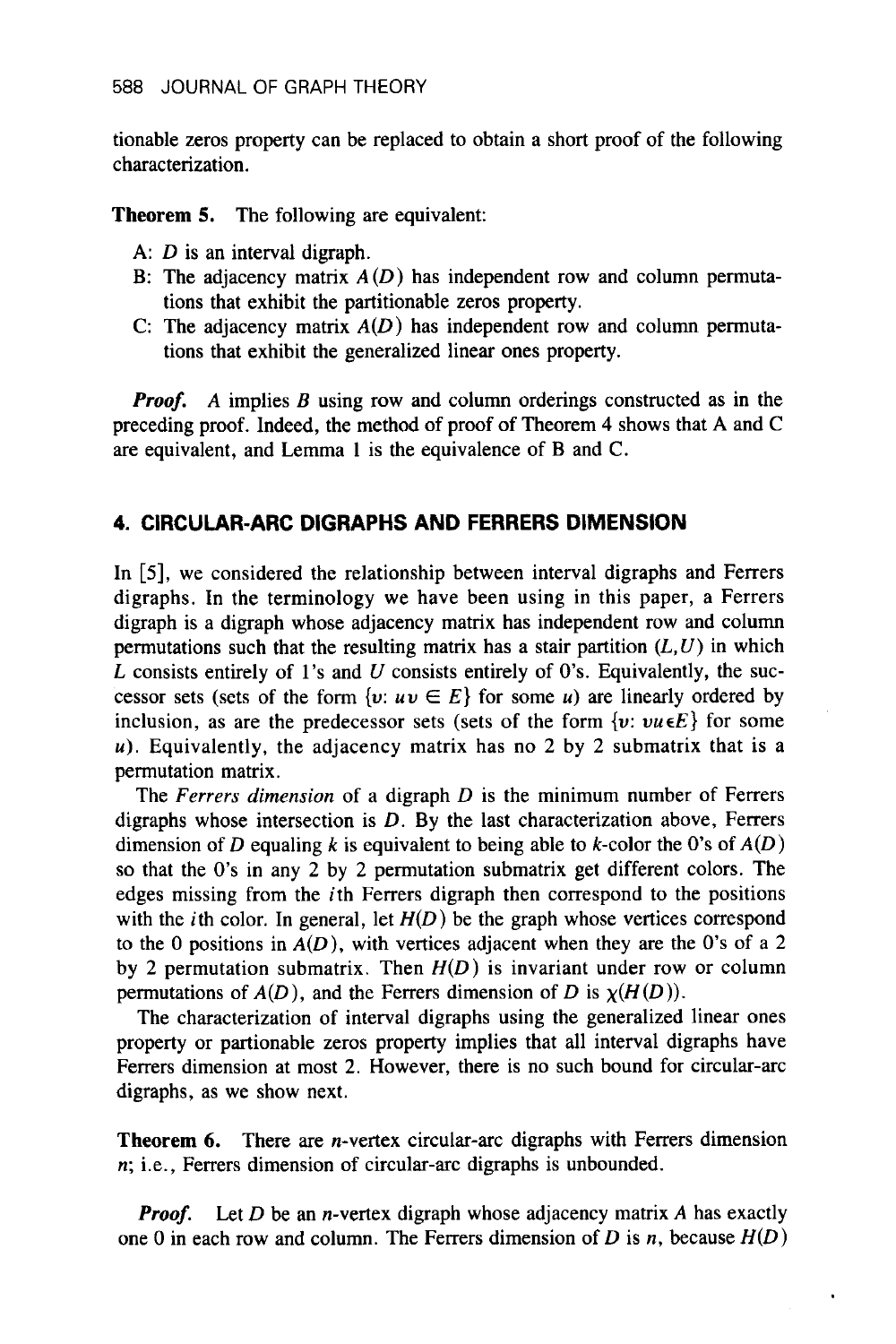is the complete graph on *n* vertices (no pair of these positions can be omitted by a single Ferrers digraph used in a collection intersecting to form  $D$ ). Nevertheless, *A* has the circular ones property for rows, so Theorem **1** implies that D is a circular-arc digraph having a representation in which each terminal set is represented by a single point. Indeed, with *n* distinct points for the terminal sets, the source set for  $v$  can be the entire circle except the terminal point for its nonsuccessor.

Given this result, it is natural to ask for the smallest Ferrers dimension of a digraph that is not a circular-arc digraph. The answer is 2, which follows readily from the existence of digraphs of Ferrers dimension 2 that are not interval digraphs and the next lemma.

**Lemma 2.** Given a digraph  $D$ , let  $D'$  be the digraph obtained from  $D$  by adding a vertex w and a loop at w (no other edge incident to w). Then  $D'$  is a circular-arc digraph if and only if  $D$  is an interval graph.

*Proof.* In a circular-arc representation of  $D'$ ,  $S_n$  and  $T_n$  must intersect. Since neither is required to intersect another arc, we may trim them to assume  $S_{\nu} = T_{\nu}$ . Now no other arc can intersect either of these without generating an unwanted edge. This means  $D$  must be an interval digraph. Conversely, if  $D$  is an interval digraph, we can augment an interval representation by adding intersecting  $S_w$  and  $T_w$  in an unused portion of the line, so that  $D'$  is also an interval digraph and hence a circular-arc digraph.

*Example. 2. A digraph of Ferrers dimension 2 that is not a circular-arc digraph.* In *[5],* we proved that Ferrers dimension 2 is equivalent to the existence of independent row and column permutations of the adjacency matrix so that the resulting matrix has no 0 with a **1** both below it and to its right. Let D be the digraph with adjacency matrix on the left below. It has Ferrers dimension 2, but in [5] we showed that it is not an interval digraph. If we add a row at the top and a column at the left of this matrix, all 0 except for a **1** in the upper left corner, then we obtain the adjacency matrix of the digraph  $D'$  obtained by adding a single vertex with a loop. The matrix illustrates that  $D'$  has Ferrers dimension 2, but by Lemma 2 it is not a circular-arc digraph.

| 1110000 | 1111110 |
|---------|---------|
| 1111100 | 1110110 |
| 1111110 | 1000100 |
| 0111111 | 1110000 |
| 0111101 | 1101111 |
| 0011000 | 1100111 |
| 0001101 | 0000111 |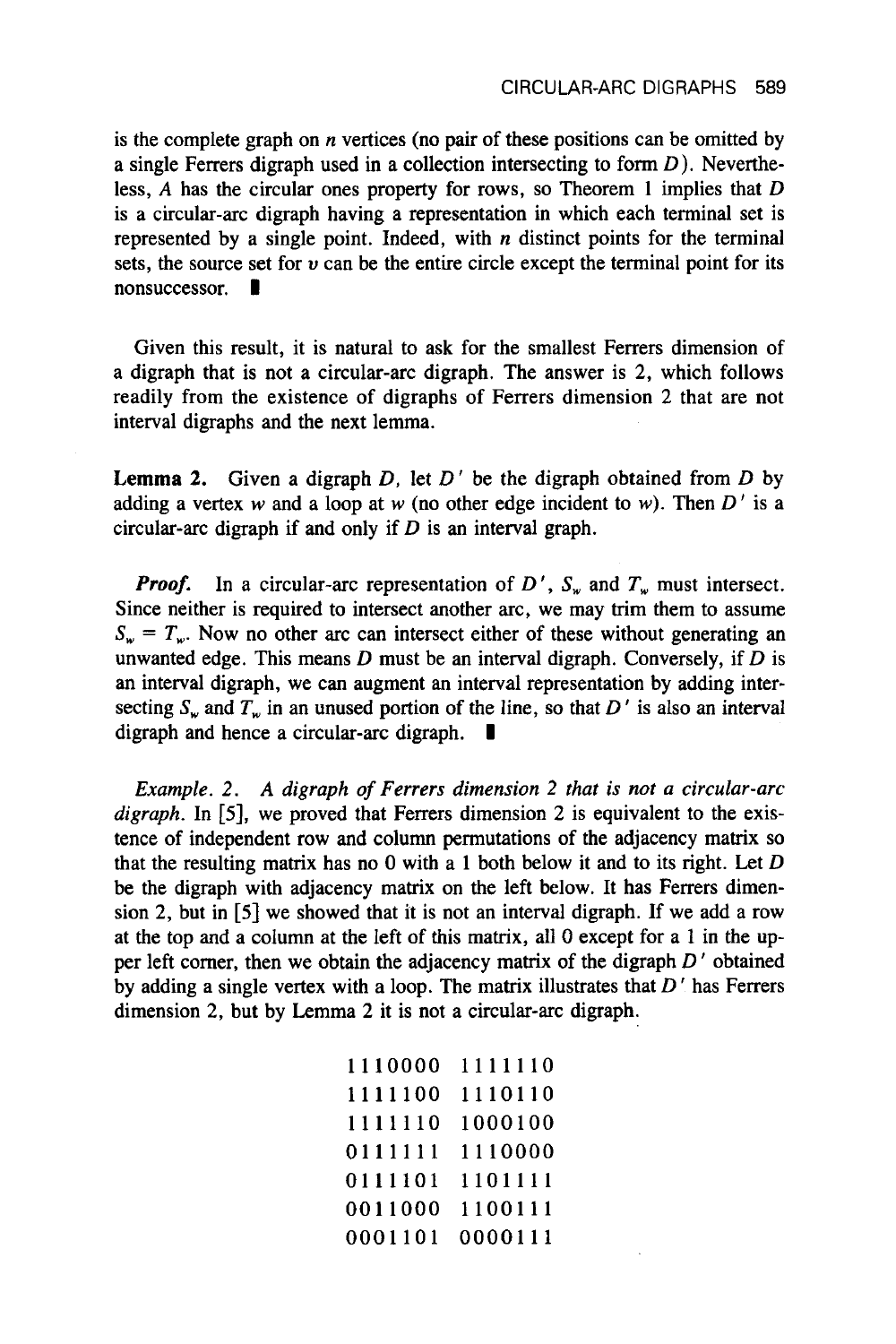Note that although *D* itself is not an interval digraph, it is a circular-arc digraph. On the right above, we have written the rows of the adjacency matrix of D in the order **3261457** and the columns in the order **3216457.** There are several stair partitions that exhibit the generalized circular ones property for this matrix; the simplest to describe puts the top four rows in *U* and the bottom three in L. Then the sets  $W_5$  and  $W_6$  bend around to absorb the 1's on the top that do not belong to the left-justified sets of **1's.** By Theorem **4,** *D* is a circular-arc digraph. There does not seem to be a simultaneous row and column permutation allowing a suitable stair partition. **1** 

Although the digraph *D* ' above is not a circular-arc digraph, its complement is a circular-arc digraph. More generally, we have

Theorem 7. The complement of any digraph with Ferrers dimension at most 2 is a circular-arc digraph.

*Proof.* Begin with a Ferrers digraph *D* of dimension at most **2.** Permute the rows and columns of its adjacency matrix so that no 0 has a **1** both below and to its right. Take the complement and reverse the order of the rows and the order of the columns. In the new matrix, no **1** has a **0** both above and to its left. Let  $(L, U)$  be the stair partition of this matrix in which  $U$  is the entire matrix. If a 1 in position  $i, j$  has no 0 to its left [above it], then this position belongs to  $V_i[W_i]$ , where  $V_i$  and  $W_j$  are defined for  $(L, U)$  as before. Hence  $(L, U)$ exhibits the generalized circular ones property for this matrix  $A(\overline{D})$ , and  $\overline{D}$  is a circular-arc digraph.  $\blacksquare$ 

Although the complement of any Ferrers digraph is a Ferrers digraph, the digraphs of Ferrers dimension **2** are not closed under complementation. For example, the digraph consisting of a loop at each vertex or any union of disjoint cycles has a permutation matrix as its adjacency matrix and is the intersection of two Ferrers digraphs, but its complement is not. Indeed, its complement digraph D has  $H(D) = K_n$ , so D has Ferrers dimension *n* and is not an interval digraph.

That a trivial stair partition suffices to prove Theorem 7 suggests that some stronger result may hold. Nevertheless, beyond Ferrers dimension **2,** nothing can be guaranteed, as we show next.

*Example 3.* The two complementary digraphs on four vertices whose adjacency matrices appear below both have Ferrers dimension 3, but neither is a circular-arc digraph.

$$
\begin{array}{ccc}\nD_1 & D_2 \\
0110 & 1001 \\
1010 & 0101 \\
1100 & 0011 \\
0001 & 1110\n\end{array}
$$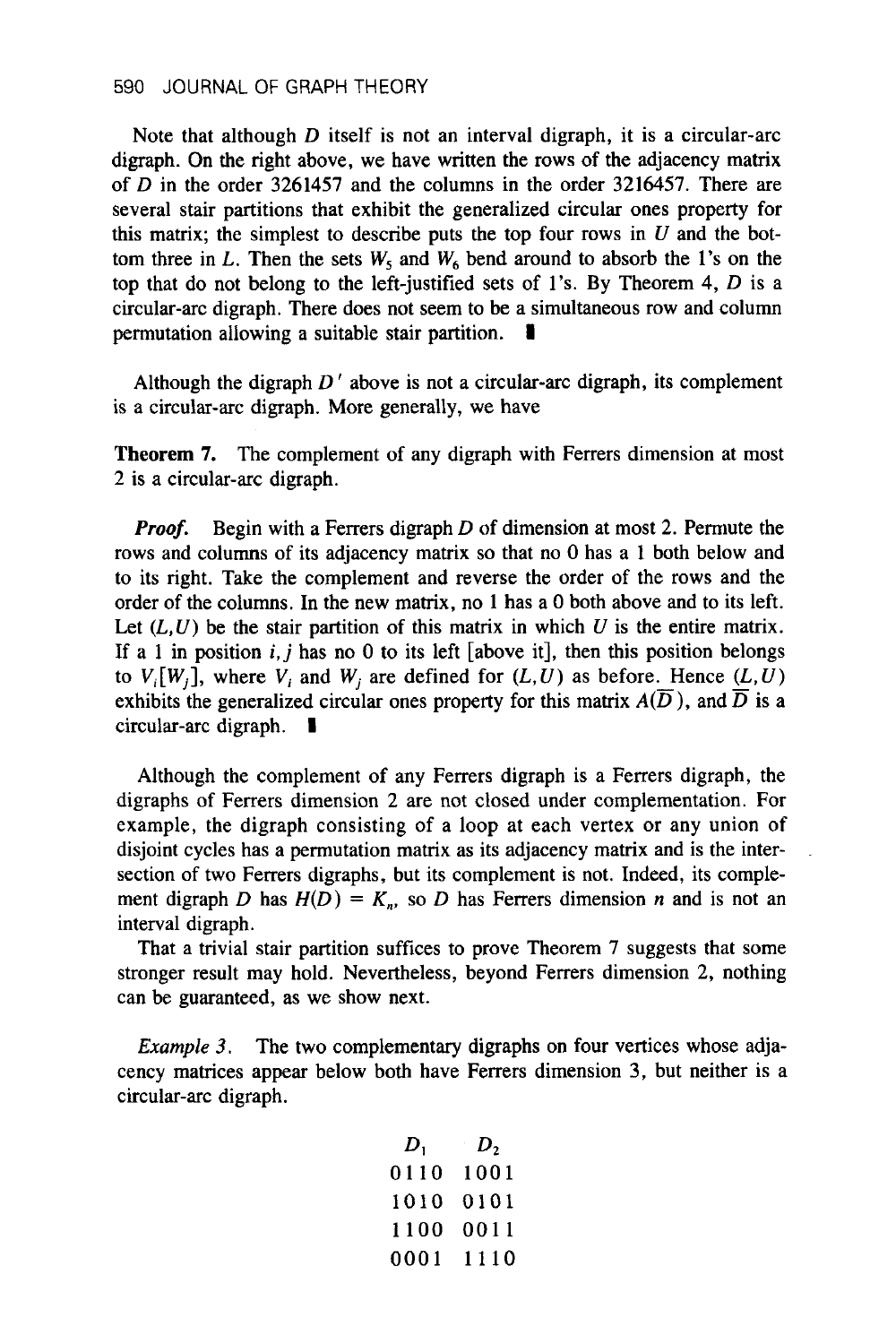For each of these digraphs,  $H(D_i)$  contains a triangle but is easy to 3-color; hence their Ferrers dimension is 3. As noted above, the complement of a collection of loops obtained by striking the last vertex from  $D_1$  is not an interval digraph, and Lemma 2 then implies that  $D_1$  itself is not a circular-arc digraph.

For  $D_2$ , let  $\{x, y, z, w\}$  denote the vertices in row and column order, and suppose  $D_2$  has a circular-arc representation. The intervals  $S_w$  and  $T_w$  must be disjoint. However, for  $i \in \{x, y, z\}$ ,  $S_i$  and  $T_i$  intersect; select  $a_i \in S_i \cap T_i$  from their intersection. We also know that  $S_i$  meets  $T_w$  and  $T_i$  meets  $S_w$ . Thus  $S_i \cup T_i$ is an interval meeting both  $S<sub>w</sub>$  and  $T<sub>w</sub>$ , and it must cover a gap between them. There are only two such gaps. Assume by symmetry that  $S_x \cup T_x$  and  $S_y \cup T_y$ cover one gap between  $S_w$  and  $T_w$ . In moving from  $S_w$  to  $T_w$  along this gap, we may assume by symmetry that we reach  $a_x$  at least as early as  $a_y$ . Since  $T_y$  must meet  $S_w$  and  $S_x$  must meet  $T_w$ , this means that  $S_x$  and  $T_y$  both contain the arc from  $a_x$  to  $a_y$ , introducing the forbidden edge *xy*.

Although Example 2 and Theorem 7 show that the complement of a circulararc digraph need not be a circular-arc digraph, we can make the following weaker remark: If  $H_1$  and  $H_2$  are the subdigraphs of *D* generated by a stairpartition of  $A(D)$  yielding a circular-arc representation of *D*, i.e.,  $D = H_1 \cup H_2$ as in the proof of Theorem 4, then the union of the complements of  $H_1$  and  $H_2$ is a circular-arc digraph, The appropriate stair-partition can be obtained by reversing the order of the rows and columns in  $A(D)$  and rotating the stairpartition by  $\pi$ .

We close the paper with two natural complexity questions suggested by working with examples: Given a 0,l-matrix, what is the complexity of testing whether is has the generalized circular ones property (or generalized linear ones property)? Given a digraph, what is the complexity of testing whether it is a circular-arc digraph (or interval digraph)?

### **References**

- [l] *Discrete Math. 55* (1985), Number 2.
- [2] M. C. Golumbic, *Algorithmic Graph Theory and Perfect Graphs.* Aca demic Press, New York (1980).
- [3] L. Guttman, A basis for scaling quantitative data. *Am. Sociol. Rev. 9*  (1944) 139-150.
- [4] J. Riguet, Les relations des Ferrers. *C R Acad. Sci. Paris 232* (1951), 1729.
- [5] M. Sen, **S.** Das, A. B. Roy, and D. B. West, Interval digraphs: An analogue of interval graphs. J. *Graph Theory,* **l3** (1989), 189-202.
- [6] A. C. Tucker, Characterizing circular-arc graphs. *Bull. Am. Math. Soc.* **76** (1970) 1257-1260.
- [7] A. C. Tucker, Matrix characterizations of circular-arc graphs. *Pacific J. Math.* **39** (1971) **535-545.**
- [8] A. C. Tucker, Structure theorems for some circular-arc graphs. *Discrete Math. 7* (1974) 167-195.